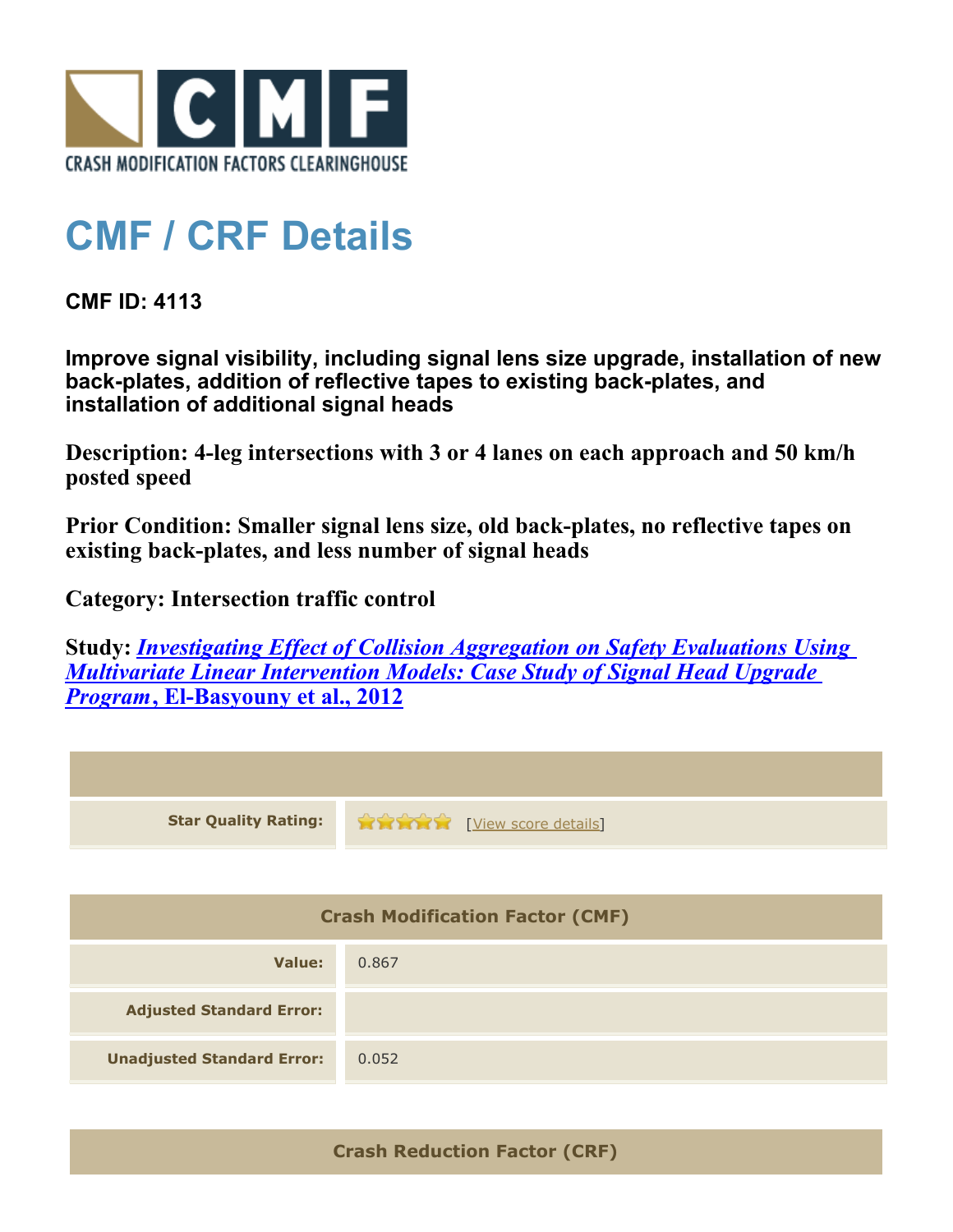| Value:                            | 13.3 (This value indicates a <b>decrease</b> in crashes) |
|-----------------------------------|----------------------------------------------------------|
| <b>Adjusted Standard Error:</b>   |                                                          |
| <b>Unadjusted Standard Error:</b> | 5.2                                                      |

| <b>Applicability</b>                    |                                           |
|-----------------------------------------|-------------------------------------------|
| <b>Crash Type:</b>                      | Nighttime                                 |
| <b>Crash Severity:</b>                  | O (property damage only)                  |
| <b>Roadway Types:</b>                   | Not Specified                             |
| <b>Number of Lanes:</b>                 | $3$ to 4                                  |
| <b>Road Division Type:</b>              |                                           |
| <b>Speed Limit:</b>                     | 50 km/h                                   |
| <b>Area Type:</b>                       | Urban                                     |
| <b>Traffic Volume:</b>                  |                                           |
| <b>Time of Day:</b>                     | Night                                     |
| If countermeasure is intersection-based |                                           |
| <b>Intersection Type:</b>               | Roadway/roadway (not interchange related) |
| <b>Intersection Geometry:</b>           | $4$ -leg                                  |
| <b>Traffic Control:</b>                 | Signalized                                |
| <b>Major Road Traffic Volume:</b>       | 4637 to 51743 Average Daily Traffic (ADT) |
| <b>Minor Road Traffic Volume:</b>       | 134 to 48906 Average Daily Traffic (ADT)  |

| <b>Development Details</b>      |              |
|---------------------------------|--------------|
| <b>Date Range of Data Used:</b> | 1999 to 2004 |